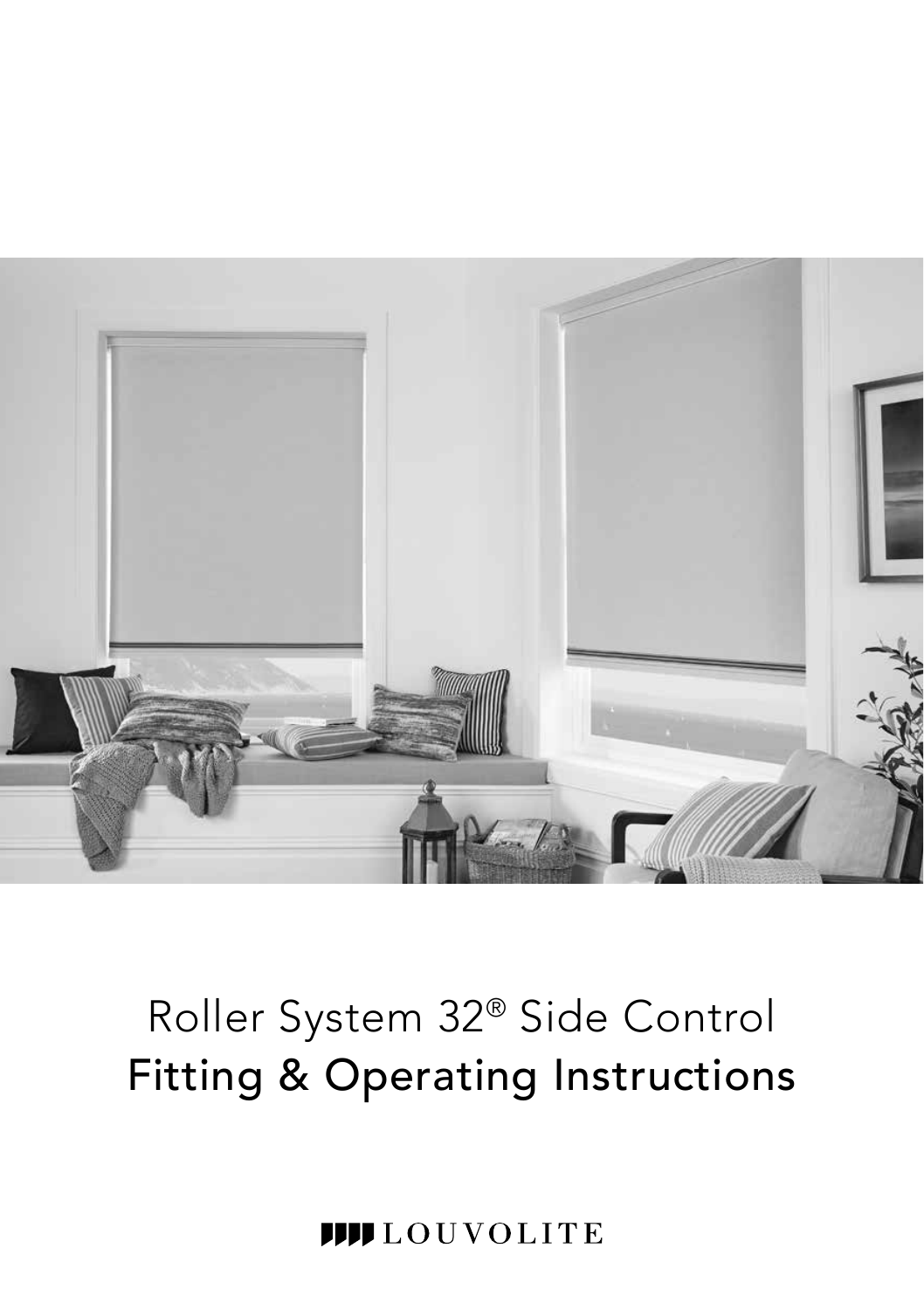Carefully unwrap the roller blind and its associated brackets.

The brackets are universal and can be fixed in a top, face or side fix position.

Note – System 32® has two differing brackets, an idle end and a control end that should be installed for the operation of the blind.



## FITTING THE BRACKETS

To work out the distance required between each bracket you will need to first measure the fabric width, e.g 1500mm.

Add to this an allowance for the control and idle end of 35mm, e.g = 1535mm.

1535mm would be the measurement from the outside of one bracket to the outside of the other bracket.

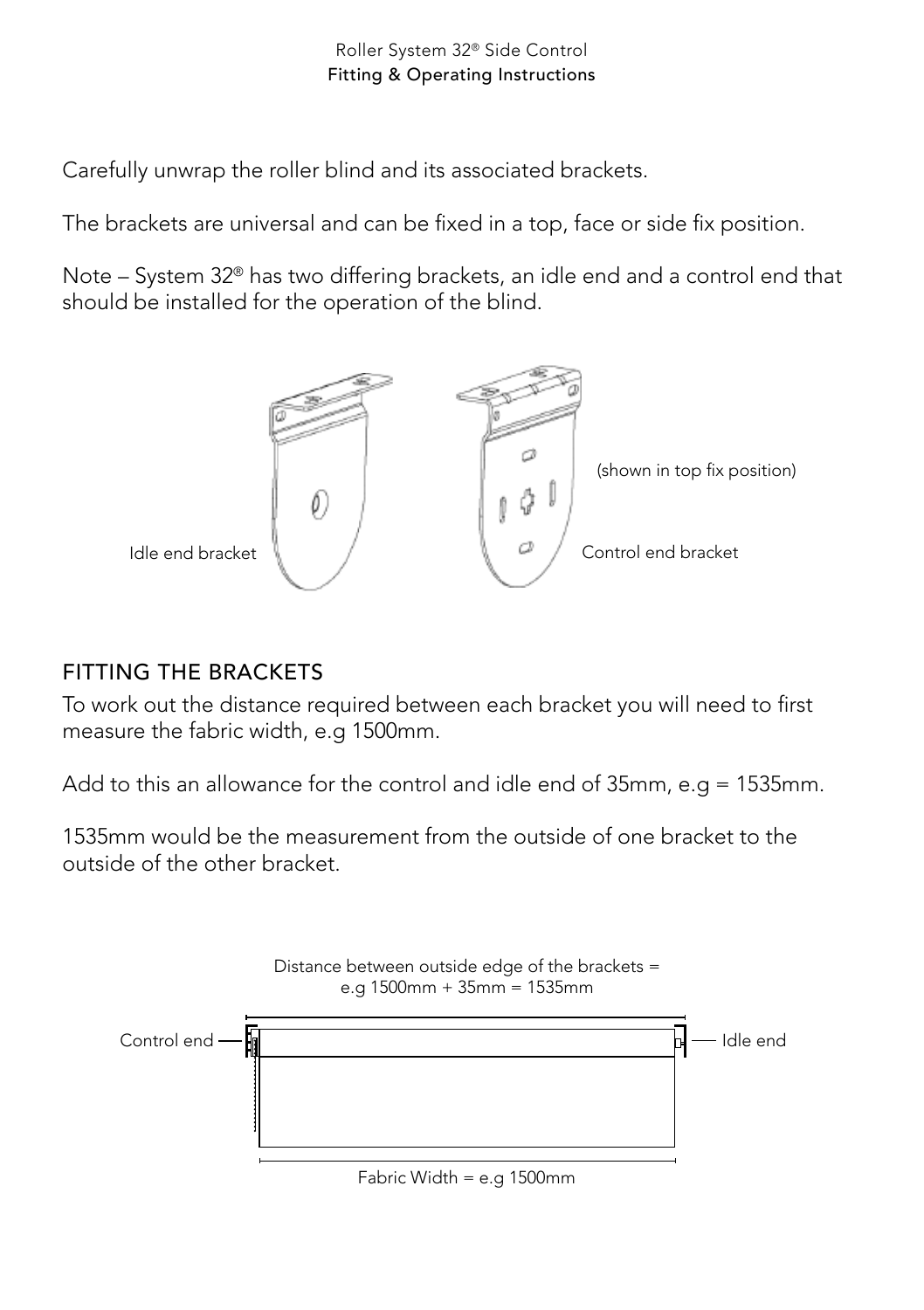Use this figure to position the outside of your brackets accordingly whether inside of the recess or outside of the recess



Inside the recess Outside the recess

Mark the hole positions before drilling and plugging if necessary. Use two screws in each bracket ensuring that the brackets are level. Remember to allow room for the blind to clear any obstacles when deployed, e.g. door or window handles.

## FITTING THE BLIND

Once the brackets have been fitted the blind can be inserted into the brackets.

Note – For conventional roller blinds the fabric comes down from the back of the blind and for reverse roll blinds the fabric hangs from the front of the blind.

With the fabric rolled around the tube, offer the idle end (the end with the pin to the idle end bracket.

With the idle end in place offer the control end to the opposite bracket and secure the blind in place ensuring that the centre lug has dropped into the slot on the bracket.

Ó

Idle end bracket

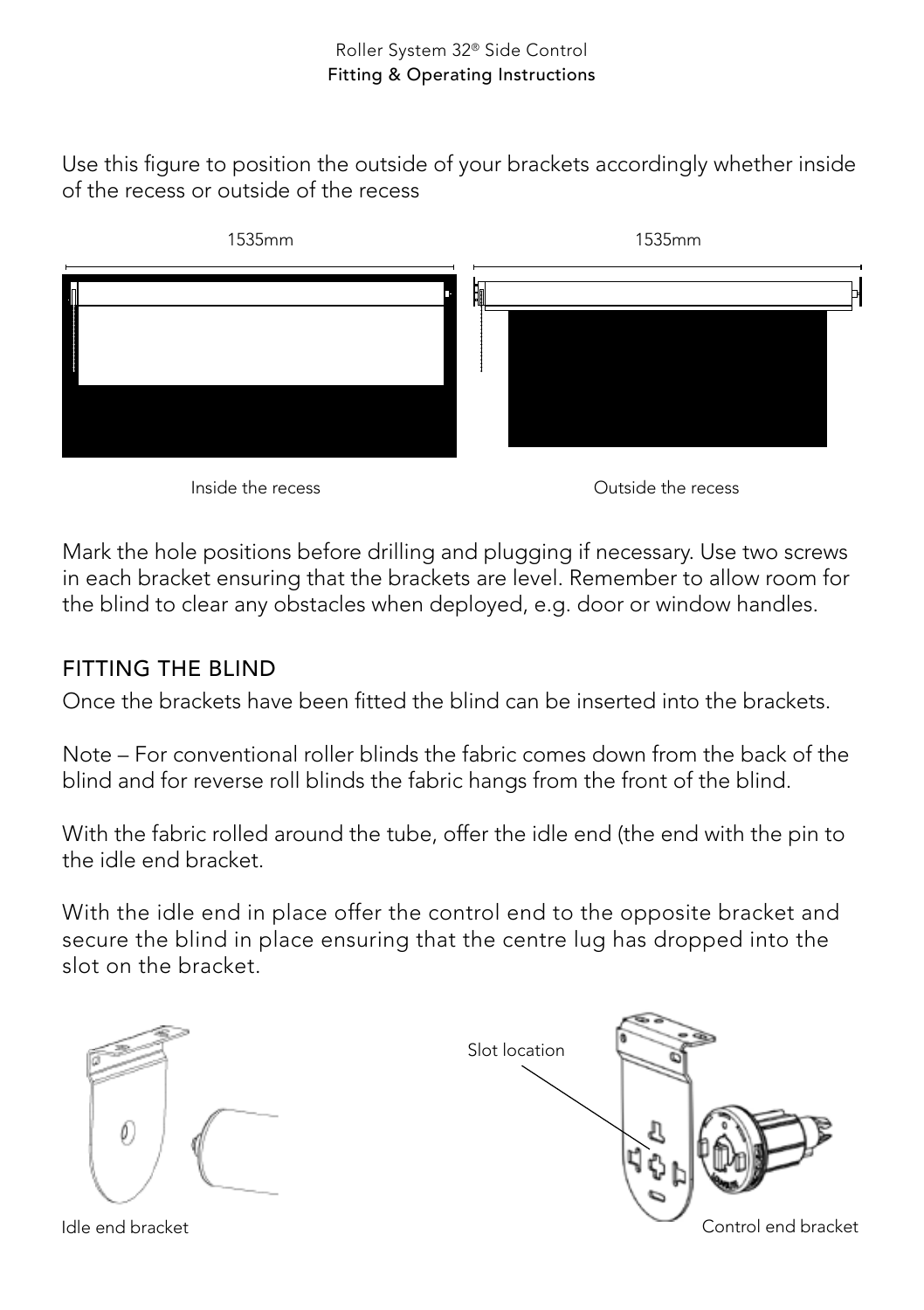## CHILD SAFETY

Your blind will be supplied with either Easybreak® connectors attached to the operating chain or a cord tidy that will need to be fitted to the wall.

## EASYBREAK® SYSTEM

Two Easybreak® connectors are connected to the operating chain 200mm apart. This ensures that at least one of them will be in the vertical position ensuring they perform as required.

If excessive weight is applied within the loop an Easybreak® connector will break apart.

If an Easybreak® connector comes apart then it will need to be re-connected. To re-connect, check the Easybreak® connector for damage. If undamaged, re-connect the chain by inserting the last ball on the end of the chain into the larger hole of the connector and push it into place.



## TENSIONED SYSTEM USING CORD TIDY

If the blind is fitted with a continuous loop chain then a cord tidy will be attached to the chain. This must be fitted to the wall as follows:

## FITTING A SIDE FIX CORD TIDY

The cord tidy is a two piece device and will arrive with a disposable red tab fitted to it.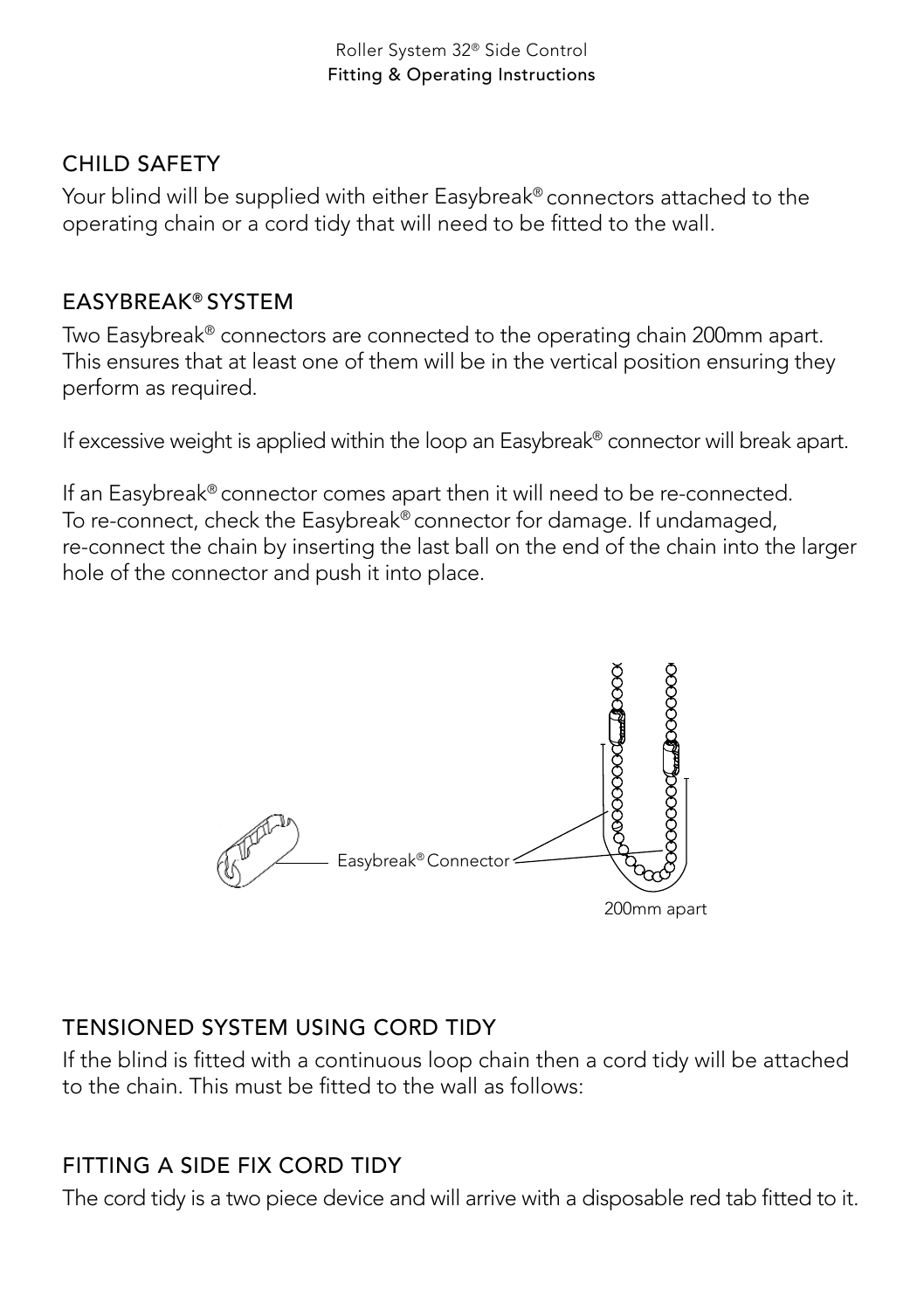Remove the disposable red tab by disengaging it from the chain and then pull out the disposable red tab.





Split the cord tidy and mark the remaining offset hole position before drilling and plugging both location holes if necessary. Screw into the offset hole to fix the back piece of the cord tidy to the wall.

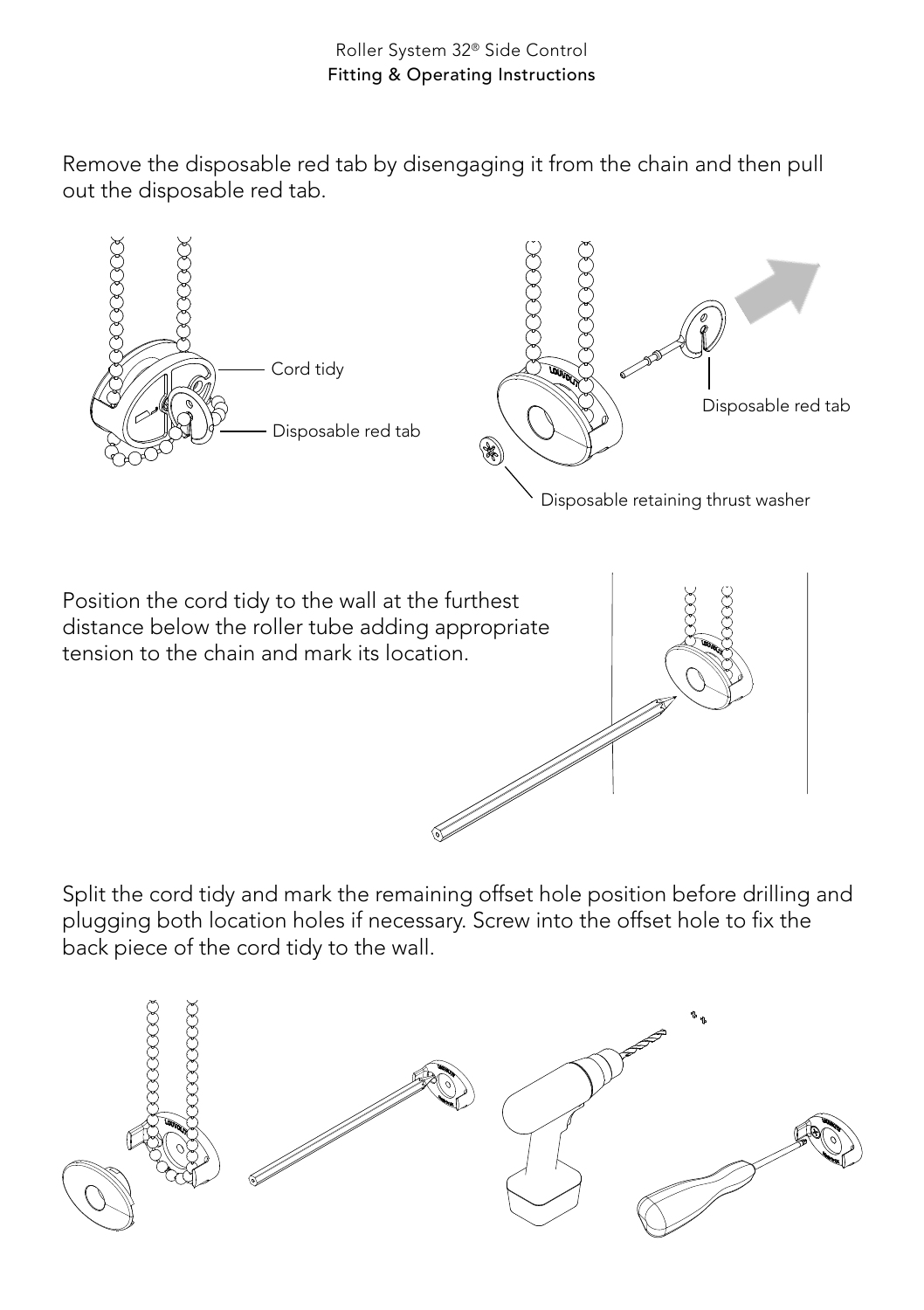Re-assemble the cord tidy with the chain and fix it in previously marked position with a screw through the centre hole.

Push fit a cover cap over the screw hole opening.



## FITTING A FACE FIX CORD TIDY

Position the face fix cord tidy to the wall at the furthest distance below the headrail adding appropriate tension to the chain and mark its location.



Mark the remaining hole position before drilling and plugging both location holes if necessary.



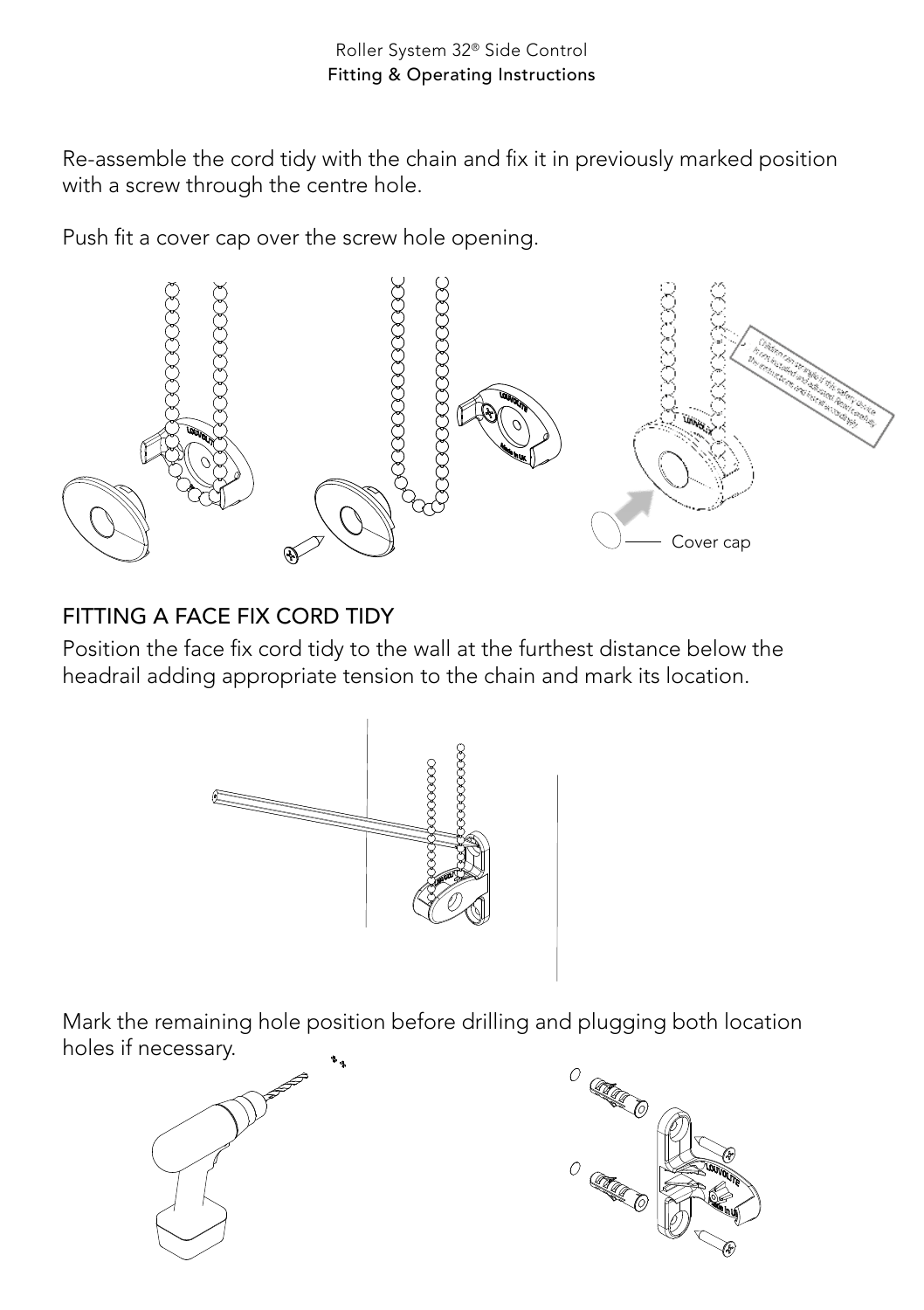Attach the cord cover plate with the screw provided.

Push fit a cover cap over the screw hole opening.



## OPERATING THE BLIND

For a conventional roller blind, in order to lower the blind, pull the rearmost length of chain downwards with a smooth and steady pressure. To roll the blind up do the same on the front length of chain.

For a reverse roll blind the opposite is true, to lower use the front chain and to raise, use the rear chain.

## NOTE TO INSTALLER:

Please ensure a general child safety warning tag is fitted on the product.